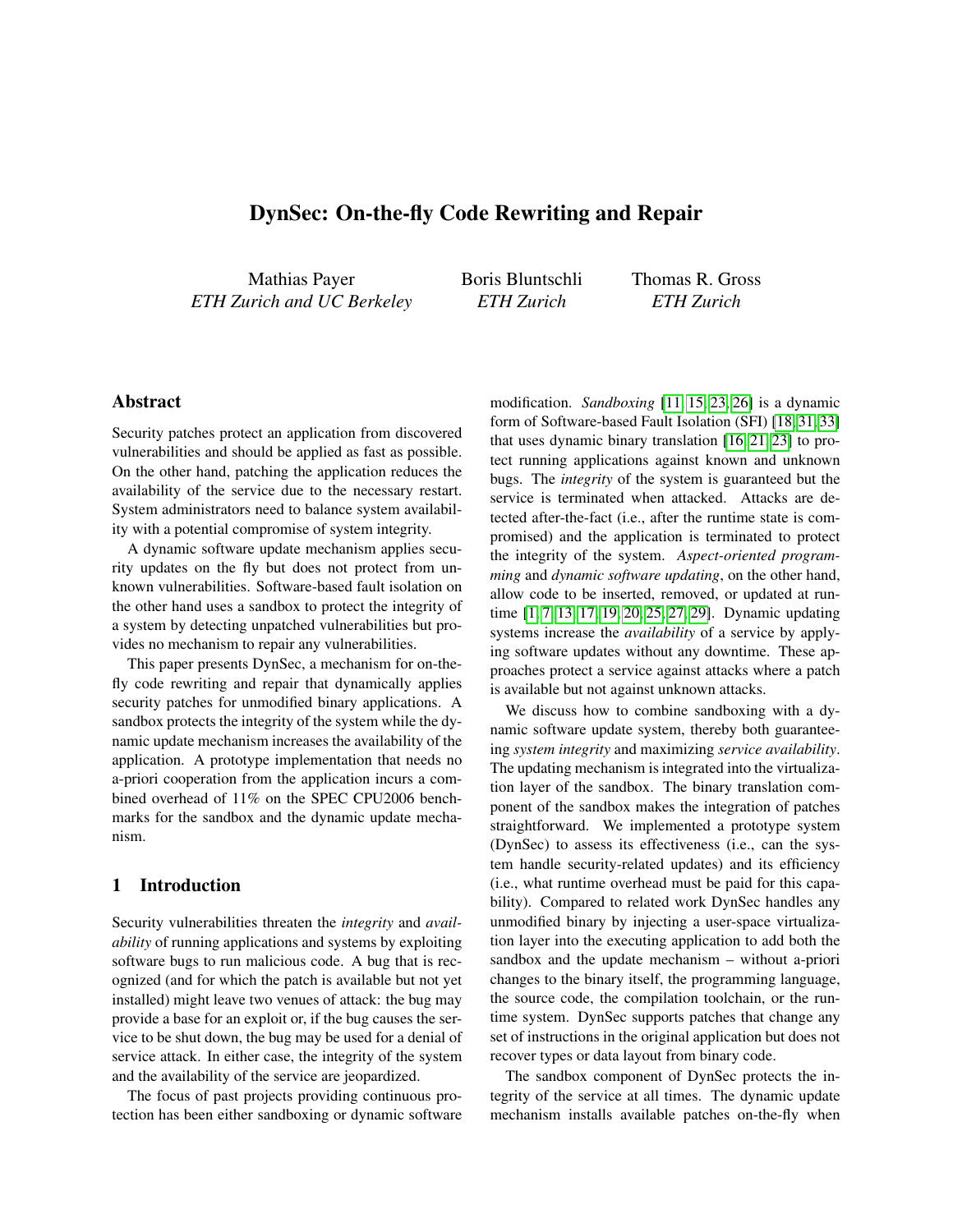they become available to maximize the availability of the service. The contributions of this paper are:

- 1. Description of the design and implementation of *DynSec*, a dynamic on-the-fly software update mechanism for unmodified binaries to provide system integrity and service availability;
- 2. A performance evaluation of a prototype implementation of DynSec for unmodified x86 Linux applications using the SPEC CPU2006 benchmarks;
- 3. A discussion of the patch application process using multiple versions of the CoreHTTP server.

### <span id="page-1-1"></span>2 The dynamic update mechanism

Currently a system administrator must balance availability and integrity. Whenever a bug is discovered and a new patch is available all instances of an application must be updated and restarted to ensure the system's integrity. On the other hand, an administrator wants to minimize the downtime and the number of restarts to maximize availability. Most services are not designed with updateability in mind and they do not support partial upgrades of individual components. Related work approaches either the updateability or the integrity problem (see [Section 5\)](#page-4-0); DynSec is the first solution that combines a dynamic update mechanism for security updates with a user-space sandbox to provide both integrity and availability.

DynSec uses a dynamic binary translator (DBT) to *transparently* weave security updates on-the-fly into the executed application. At the same time the binary translation component implements a secure sandbox that provides code integrity, stack integrity, and a system call policy. A patch consists of a set of replaced instructions accompanied with a shared library. The shared library is used to add new functions and data that are reachable from the patched instructions (i.e., if additional helper functions are added through the security patch). This paper focuses on the details of the dynamic update system and the interaction into a software-based fault isolation sandbox; we assume that security patches are available.

[Figure 1](#page-1-0) shows the DynSec runtime system. The DynSec module builds on the DBT. The data structures are extended with a list of patches that is shared among all threads of the application. Patches are handled during the translation process of the DBT and the original memory layout of the application remains unchanged. Every application thread has its own DBT code cache. The translator emits custom-tailored code for each thread. The translation process is extended with a lookup in the list of patches before each instruction is translated and, if



<span id="page-1-0"></span>Figure 1: Overview of the DynSec runtime approach.

a patch is available, the patched instruction is translated instead of the original instruction.

This paper addresses two problems of existing dynamic software update mechanisms: (i) existing systems require the modification of either the source-code, compilation toolchain, or the virtual machine and (ii) many tools rely on a whole-system analysis to guarantee the validity of a patch. DynSec supports binary-only applications without prior modification or analysis and supports dynamically loaded shared libraries or modules as well.

#### 2.1 Code translation

DynSec builds on top of a DBT and extends the translator to replace arbitrary instructions during the code translation process. A table-based DBT uses translation tables to translate individual instructions; translated basic blocks are placed in a code cache to reduce translation costs and a mapping table links instructions in the original code and instructions in the code cache.

A table-based translator translates individual instructions in three steps: (i) checking if the instruction has already been translated (if so, finish translation of the instruction and add a branch to the translated target in the code cache), (ii) decoding the original instruction with the translation tables, and (iii) emitting the translated instruction to the code cache.

DynSec applies patches indirectly by flushing the code cache. In addition, the translation process is extended at the second step with a check that looks for a patch at the current instruction. If the current instruction is patched then the patched instruction is translated (and all following instructions in the patch until the end of the basic block in the patch) and not the original instruction. This approach enables us to replace a sequence of instructions in the original code without changing the original code in place. Instead of executing the original instruction the virtualization layer takes care to transparently execute the new (patched) instructions. This approach of us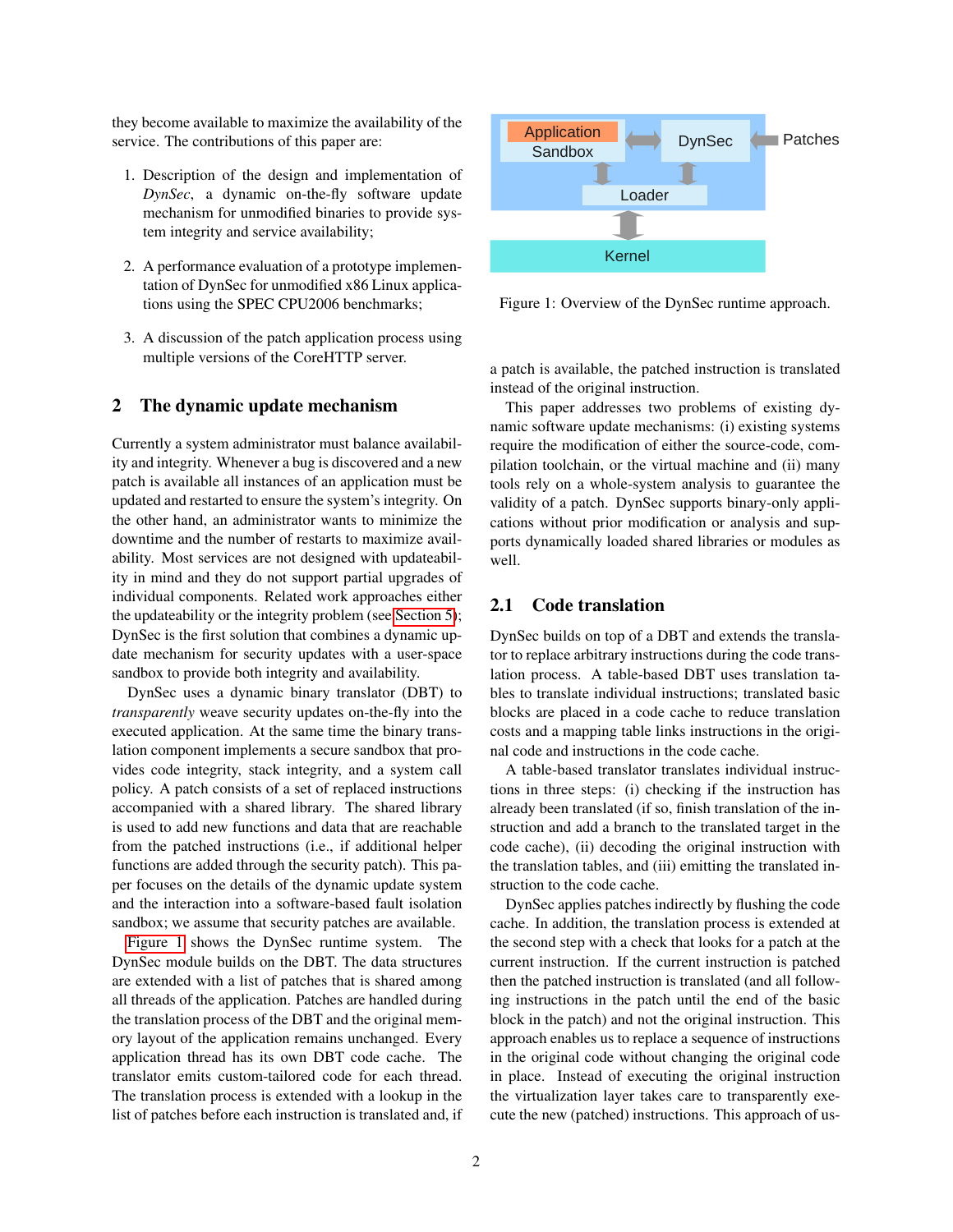ing a virtualization layer between original code memory pages and executed code solves the problem of patching code that is longer than the original code. Original instructions can be removed or replaced (with a sequence of instructions that is longer or shorter than the original instruction) without the need to re-layout code, i.e., adjusting all the relative offsets for control flow transfers.

In addition, the modified just-in-time code translator adds (virtual) safe-points at the end of each translated basic block. The safe-point code checks if the current thread should stop executing translated application code and branch into the translator to synchronize with the patching thread, i.e., to flush the code cache when a new patch is available.

#### 2.2 Patching architecture

By extending the DBT-based virtualization layer DynSec uses information from the DBT loader component to locate the target locations of individual patches. Using the loader component from the DBT DynSec locates all loaded symbols, libraries, and modules. In addition, DynSec keeps an updated list of all running threads by observing thread creation and destruction system calls.

DynSec injects an additional patching thread into the application that runs as part of the privileged sandbox domain. This patching thread waits for incoming patches and synchronizes the code update between application threads and the DynSec module. A patch is applied in three steps: (i) the patching thread waits for an incoming patch and updates a shared data structure, (ii) the patching thread signals and synchronizes all running application threads to stop at the next (virtual) safe-point, and (iii) the patches are applied by the individual application threads by flushing their code cache. Sleeping threads are updated directly upon returning from kernel-space.

Code that is added through a patch is protected and translated by the sandbox like original application code.

### 2.3 Patch format

Patches are based on instruction-level granularity and allow replacement, removal, and addition of instructions. Such patches are expressive enough for most security updates (e.g., length checks against buffer overflows, range checks, or format string checks). Type changes and data layout changes (e.g., additional members in C-structures, new members in C++ objects, or massive code restructuring) are out of scope due to missing high-level information in binary-only applications.

Patches are defined in a binary format: the patch starts with the number of patched instructions, followed by the individual instructions. Each instruction consists of (i) the patched address (relative to a given code module), (ii) the length of the original instruction, (iii) the length of the patched instruction, and (iv) the machine code of the new instruction. In addition, each patch can specify a shared library that is loaded into a local scope to add additional functionality (e.g., a sanitizer function that is called from the patched instructions). This scope is only accessible by the patched instructions.

### 2.4 Patch extraction

The focus of this paper is not patch extraction but the design of a system that enables hot patching and code modification of binary-only applications. For our test patches we use a simple programmer-guided tool. The tool is built on objdump and analyzes differences between two versions of a binary on a per-function basis, changed instructions are added to the patch. We then check and fine-tune the generated patch manually.

Future work can extend this simple programmerguided patch generation approach by using work in binary diffing. Binary diffing extracts changes between two versions of the same application. Work on binary diffing concentrates on different levels of granularity (e.g., the program level [\[7\]](#page-5-10), the function level, the basic block level [\[5,](#page-5-18) [9,](#page-5-19) [10,](#page-5-20) [12\]](#page-5-21), the instruction level, or the control flow [\[14\]](#page-5-22)) to define the differences between two versions. Several tools [\[9,](#page-5-19) [10\]](#page-5-20) work on the basic block level using graph-based comparison of the two application versions.

### 3 Implementation

The prototype implementation of DynSec extends TRuE [\[22,](#page-5-23) [23\]](#page-5-2), which combines an SFI sandbox with a trusted loader and follows the design in [Section 2.](#page-1-1) Advantages of TRuE are that the system separates userspace into two privilege domains: the application domain and the sandbox domain. Code in the application domain is dynamically checked for security violations and indirect control flow transfers are confined to valid targets.

TRuE uses a per-thread binary translator to dynamically translate all application code. DynSec modifies the translator in two ways: first, the translator checks for every translated instruction if a patch is available. This check for patches is executed during the translation and does not incur any runtime overhead in the translated code. Second, the translator adds a virtual safepoint at the end of every basic block to ensure atomicity and consistency when synchronizing between multiple application threads. Extended basic blocks end with either a relative control flow transfer to another basic block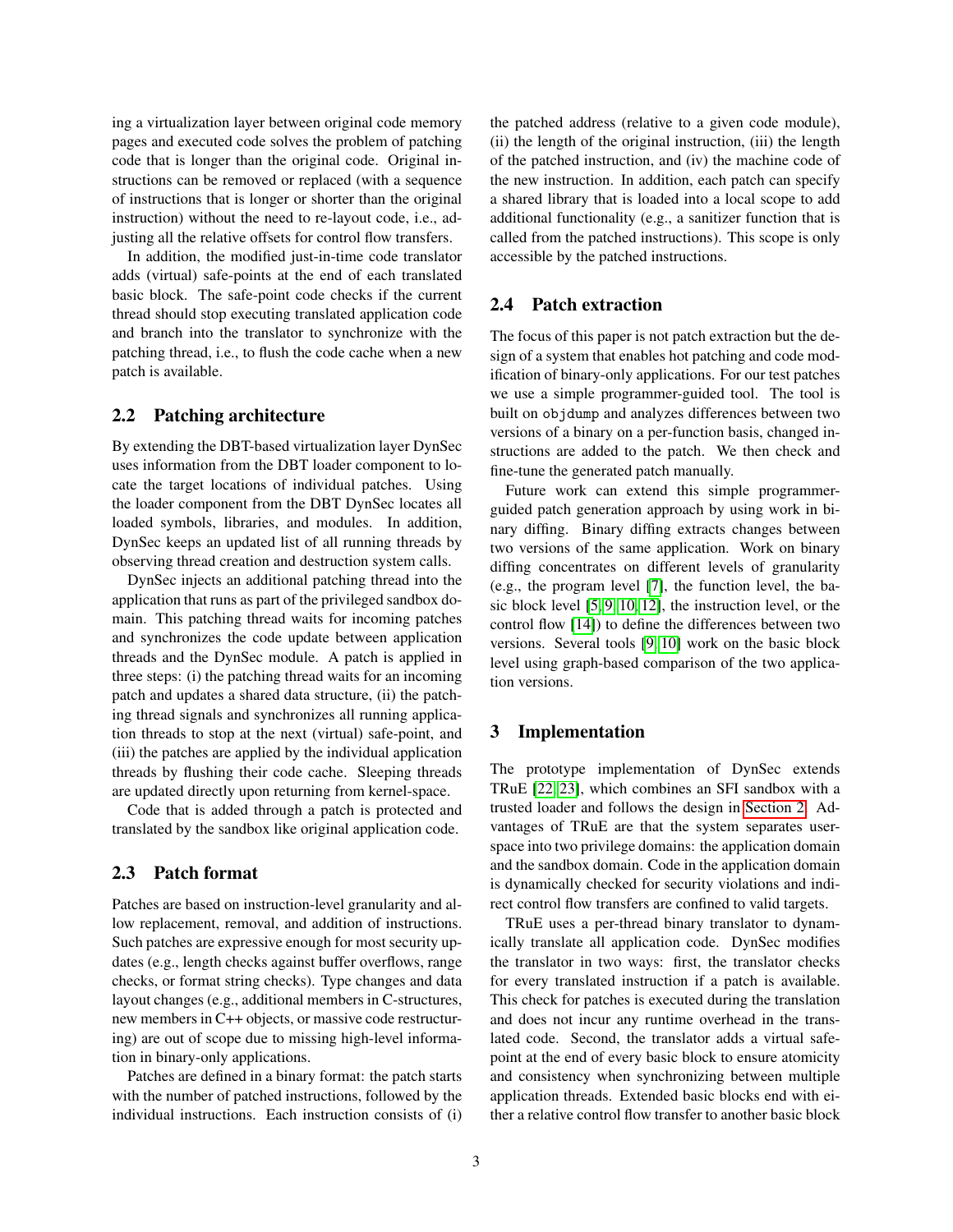or in a trampoline for an indirect control flow transfer. The safe-point implementation keeps a list of all relative control flow transfers and all indirect control flow transfers. The patching thread signals the application threads to take the safe-point by overwriting the targets of the relative control-flow transfers and trampolines to a catchfunction in the translator. The application thread will execute the relative control flow transfer or the trampoline and end up in the catch function in the translator. Such an implementation has no runtime overhead for executed translated application code and minimal overhead when a safe-point is taken.

The DynSec prototype implementation loads patches using an additional thread that is part of the sandbox. This additional thread takes care of (i) the shared patching data structures for all application threads as well as (ii) signaling running threads that they should stop at the next safe-point. Sleeping threads return into the DBT upon system call completion where updates are handled by flushing the code cache before any translated instruction is executed. The open-source prototype implementation of DynSec uses less than 2000 lines of code and 45 lines of code are changed in TRuE to add hooks for the DynSec functionality.

### 4 Evaluation

This section evaluates the DynSec implementation prototype. To evaluate a dynamic software update mechanism two aspects are important: (i) correctness of the patching infrastructure and (ii) performance of the prototype implementation.

We evaluate the performance using the SPEC CPU2006 benchmarks. In addition, the correctness of the patching infrastructure is evaluated using a set of CoreHTTP versions where successful updates are tested using specific security exploits. All benchmarks are executed on an Intel Core 2 Quad Q6600 with 2.64GHz and 8GB RAM on Ubuntu 11.04 with Linux kernel 2.6.38 and the GNU compiler collection 4.5.1.

#### 4.1 SPEC CPU2006 performance

The performance of the sandbox and the DynSec module is evaluated using the SPEC CPU2006 benchmarks version 1.0.1. Some benchmarks (447.dealII, 481.wrf, 473.astar, and 483.xalancbmk) are not compatible with the recent GNU compilers. These benchmarks compile only with GCC 2.95 and are excluded from the performance evaluation.

[Table 1](#page-3-0) shows performance results for the SPEC CPU2006 measurements (executed with the default con-

| <b>Benchmark</b>   | Nat. | <b>SB</b> | Ovhd.    | DS   | Ovhd.    |
|--------------------|------|-----------|----------|------|----------|
| 400.perlbench      | 578  | 1093      | 89%      | 1117 | 93%      |
| 401.bzip2          | 876  | 925       | 5.6%     | 927  | 5.9%     |
| $403.\mathrm{gcc}$ | 490  | 659       | 35%      | 659  | 35%      |
| $429$ .mcf         | 419  | 422       | 0.56%    | 420  | $0.08\%$ |
| 445.gobmk          | 748  | 920       | 23%      | 920  | 23%      |
| 456.hmmer          | 788  | 805       | 2.2%     | 805  | 2.3%     |
| 458.sjeng          | 863  | 1303      | 51%      | 1297 | 50%      |
| 462.libquantum     | 1117 | 1117      | $0.0\%$  | 1110 | $-0.60%$ |
| 464.h264ref        | 1180 | 1685      | 43%      | 1680 | 42%      |
| 471.omnetpp        | 519  | 688       | 33%      | 684  | 32%      |
| 473.astar          | 736  | 821       | 12%      | 820  | 11%      |
| 410.bwayes         | 901  | 929       | 3.1%     | 931  | $3.3\%$  |
| 416.gamess         | 1633 | 1787      | 9.4%     | 1753 | 7.4%     |
| 433.milc           | 855  | 875       | 2.4%     | 874  | 2.2%     |
| 434.zeusmp         | 889  | 883       | $-0.64%$ | 882  | $-0.71%$ |
| 435.gromacs        | 1823 | 1830      | 0.37%    | 1827 | 0.18%    |
| 436.cactusADM      | 1807 | 1800      | $-0.37%$ | 1803 | $-0.18%$ |
| 437.leslie3d       | 1030 | 1030      | $0.00\%$ | 1033 | 0.32%    |
| 444.namd           | 780  | 788       | 1.0%     | 789  | 1.2%     |
| 450.soplex         | 521  | 553       | $6.1\%$  | 553  | $6.1\%$  |
| 453.povray         | 442  | 674       | 52%      | 652  | 47%      |
| 454.calculix       | 1857 | 1880      | 1.3%     | 1870 | 0.72%    |
| 459.GemsFDTD       | 1057 | 1073      | 1.6%     | 1080 | 2.2%     |
| 465.tonto          | 1053 | 1173      | 11%      | 1177 | 12%      |
| 470.1bm            | 1010 | 997       | $-1.3%$  | 1009 | $-0.07%$ |
| 482.sphinx3        | 933  | 948       | 1.6%     | 951  | 2.0%     |
| Mean               | 958  | 1064      | 11%      | 1062 | 11%      |

<span id="page-3-0"></span>Table 1: Overhead for the SPEC CPU2006 benchmarks for the sandbox (SB) and DynSec (DS). Runtime is in seconds, relative overhead is compared to native execution.

figuration using the real data-set and 3 iterations).

The SPEC CPU2006 programs provide long running tests that can be used to evaluate any overhead incurred by long running applications. The mean overhead for the sandbox is 11%. The main overhead comes from the execution of the translated indirect control flow transfers (e.g., indirect jumps, indirect calls, and function returns). The DynSec module, the patching thread, and the additional lookup for each translated instruction do not add any noticeable overhead.

#### 4.2 CoreHTTP security study

CoreHTTP [\[32\]](#page-5-24) is a minimalistic webserver with CGI support written in C. CoreHTTP is not as mature as Apache and therefore serves as a great example to study security bugs. This study uses the CoreHTTP ver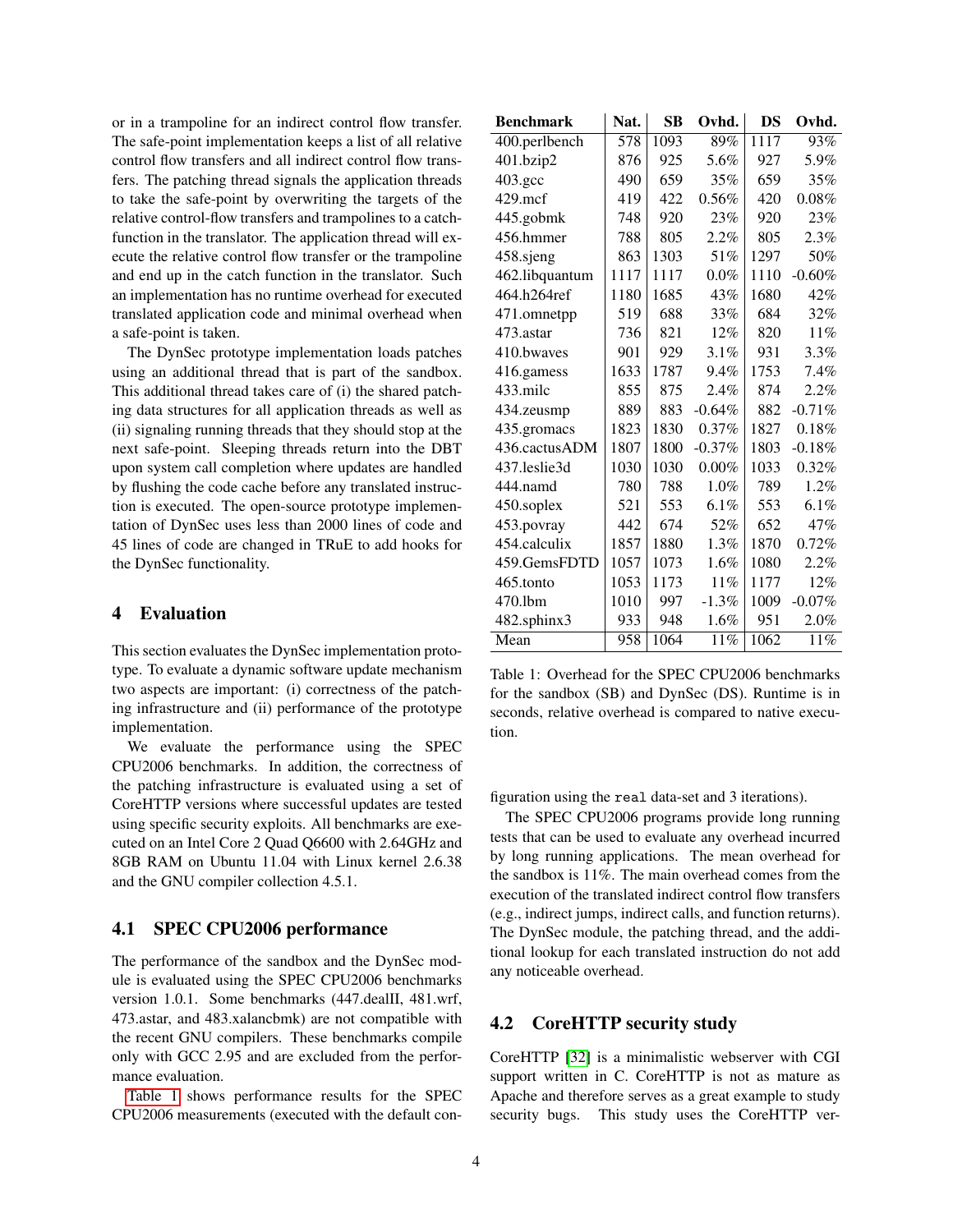sions 0.5.3alpha with one known security vulnerability CVE-2007-4060 [\[30\]](#page-5-25) and 0.5.3.1 with two known security vulnerabilities CVE-2009-3586 [\[2\]](#page-5-26) and ExploitDB-10610 [\[8\]](#page-5-27).The vulnerabilities lead to remote code execution or remote command execution. We evaluated CoreHTTP (364kB compiled code) in a simple forking configuration where we patch one executing application thread using our additional patching thread.

All three vulnerabilities are located in the file http.c and can be fixed with simple patches. The simple patches currently patch the call instruction with a new target that contains the fixed code. The different vulnerabilities are:

- CVE-2007-4060: Buffer overflow through missing input sanitation in static string passed to sscanf.
- CVE-2009-3586: Off by one error in input sanitation, resulting in an 1 byte buffer overflow.
- ExploitDB-10610: Arbitrary command execution due to missing input sanitation in URL parameter. Core-HTTP calls popen with an unescaped input string.

The dynamic patches fix the vulnerabilities by extracting the vulnerable function into a separate C file, fixing the vulnerability, and compiling the C file into a shared library (using the same compiler and flags as for the original binary). This shared library is then added to the patch and the patch redirects the vulnerable function to the newly loaded shared library.

The testing framework of the prototype implementation uses CoreHTTP and these three exploits as unit tests. DynSec successfully patches all three security vulnerabilities at runtime and protects the application from the exploits.

#### <span id="page-4-0"></span>5 Related work

DynSec focuses on dynamic patch application and supports patches that may change any part of the code segment in the original program. Some related projects [\[4,](#page-5-28) [24\]](#page-5-29) support high-level type reconstruction and data layout recovery that are out of scope for DynSec.

Dynamic software update mechanisms use some form of runtime system to handle patches and to synchronize patch application with the executing process (and threads). Drawbacks of current systems are that most of them do not support binary-only applications or threads and need changes in the compilation chain [\[1,](#page-5-9)[3,](#page-5-30)[7,](#page-5-10)[13,](#page-5-11)[17,](#page-5-12) [19,](#page-5-13)[20,](#page-5-14)[29\]](#page-5-17) or changes in the programming language [\[13\]](#page-5-11). DynSec supports binary-only applications without prior compiler involvement or changes in the programming language.

Adding a runtime system in the compilation toolchain limits the possible changes that can be carried out by the patches. Many of the dynamic update systems allow global changes only, i.e., replacing the complete runtime image [\[7,](#page-5-10) [13\]](#page-5-11). Other systems work on the function level [\[1,](#page-5-9) [6,](#page-5-31) [28\]](#page-5-32). DynSec enables patching on instructionlevel granularity for unmodified binaries.

Many of the existing systems state that they only support single threaded applications [\[13,](#page-5-11) [20,](#page-5-14) [27\]](#page-5-16) while DynSec supports multiple concurrent threads and takes special care for synchronized patch application.

ClearView [\[24\]](#page-5-29), LUCOS [\[6\]](#page-5-31) and Band-aid patching [\[28\]](#page-5-32) present dynamic software updating mechanisms that rely on virtualization. LUCOS relies on page-table modifications to overwrite function prologues while Band-aid patching and ClearView use a DBT. DynSec protects applications in a user-space sandbox and dynamically patches services at instruction level granularity.

# 6 Conclusion

Binary rewriting systems have allowed the construction of sandboxes for arbitrary binaries, i.e., without requiring a-priori knowledge of the binary translator. Such systems assure an application or system's integrity as the sandbox blocks any attempt to execute illegal code. The approach described here combines the sandbox with a dynamic onthe-fly updating system to rapidly install patches without requiring termination or restart of an application or service.

DynSec offers an interesting approach to protect applications from unknown software attacks using a sandbox to protect the integrity of the application. In addition, a dynamic update mechanism patches the application whenever a new patch is available to secure the executing process from software attacks until the service can be safely restarted to increase the availability.

# Acknowledgments

We would like to thank Kevin Borgolte, Albert Noll, and Lenx Tao Wei for their comments on an earlier draft of the paper. We also thank the anonymous reviewers for their valuable comments and suggestions. During the part of this work that was conducted at Berkeley, Mathias Payer was supported through the DARPA award HR0011-12-2-005.